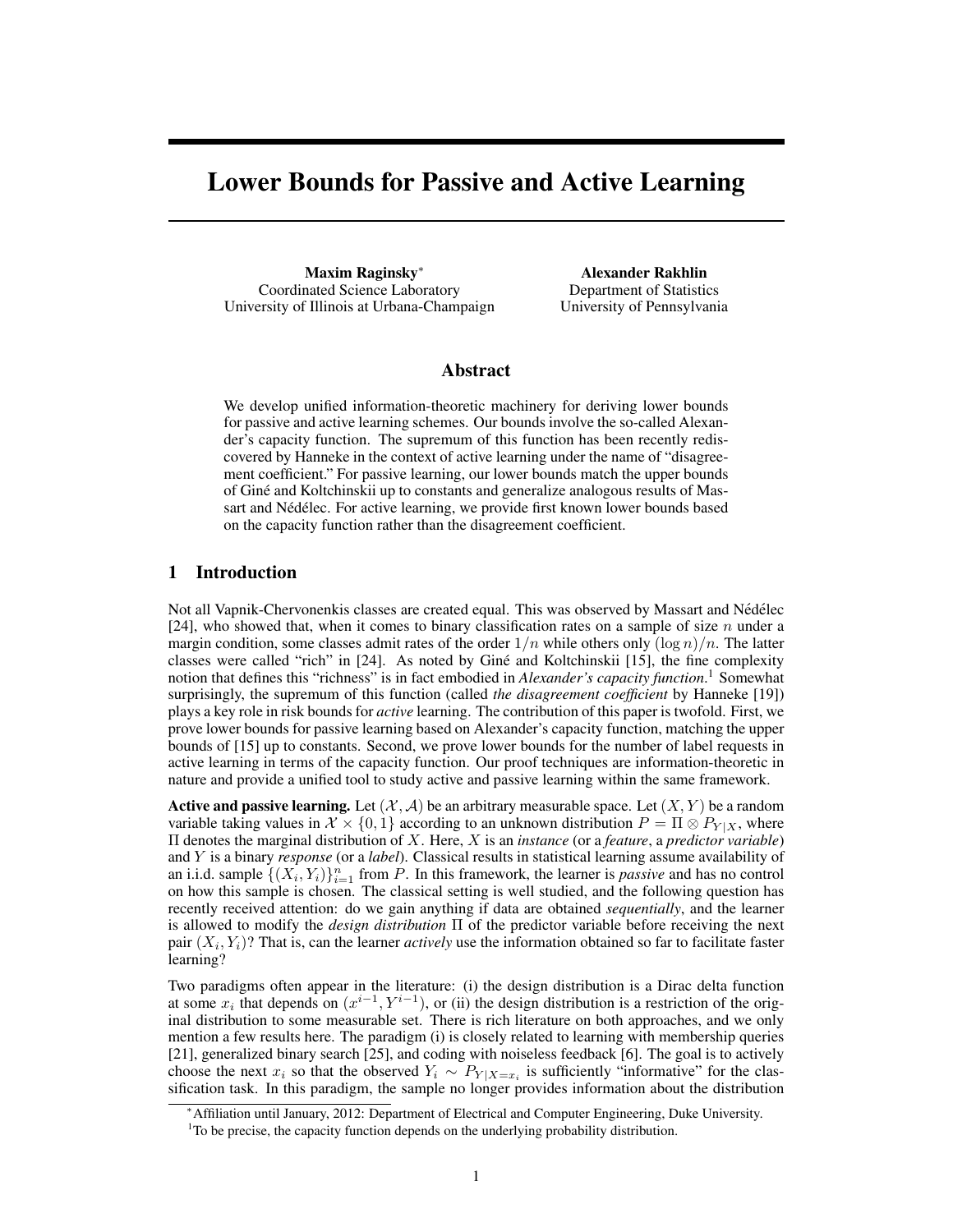Π (see [7] for further discussion and references). The setting (ii) is often called *selective sampling* [9, 13, 8], although the term *active learning* is also used. In this paradigm, the aim is to sequentially choose subsets  $D_i \subseteq \mathcal{X}$  based on the observations prior to the *i*th example, such that the label  $Y_i$ is requested only if  $X_i \in D_i$ . The sequence  $\{X_i\}_{i=1}^n$  is assumed to be i.i.d., and so, form the view point of the learner, the  $X_i$  is sampled from the conditional distribution  $\Pi(\cdot|D_i)$ .

In recent years, several interesting algorithms for active learning and selective sampling have appeared in the literature, most notably: the  $A^2$  algorithm of Balcan et al. [4], which explicitly maintains  $D_i$  as a "disagreement" set of a "version space"; the empirical risk minimization (ERM) based algorithm of Dasgupta et al. [11], which maintains the set  $D_i$  implicitly through synthetic and real examples; and the importance-weighted active learning algorithm of Beygelzimer et al. [5], which constructs the design distribution through careful reweighting in the feature space. An insightful analysis has been carried out by Hanneke [20, 19], who distilled the role of the so-called *disagreement coefficient* in governing the performance of several of these active learning algorithms. Finally, Koltchinskii [23] analyzed active learning procedures using localized Rademacher complexities and Alexander's capacity function, which we discuss next.

**Alexander's capacity function.** Let  $F$  denote a class of candidate classifiers, where a *classifier* is a measurable function  $f : \mathcal{X} \to \{0, 1\}$ . Suppose the VC dimension of F is finite: VC-dim $(\mathcal{F}) = d$ . The *loss* (or *risk*) of f is its probability of error,  $R_P(f) \triangleq \mathbb{E}_P[\mathbf{1}_{\{f(X)\neq Y\}}] = P(f(X) \neq Y)$ . It is well known that the risk is globally minimized by the *Bayes classifier*  $f^* = f^*_{P}$ , defined by  $f^*(x) \triangleq \mathbf{1}_{\{2\eta(x)\geq 1\}}$ , where  $\eta(x) \triangleq \mathbb{E}[Y|X=x]$  is the *regression function*. Define the *margin* as  $h \triangleq \inf_{x \in \mathcal{X}} |2\eta(x) - 1|$ . If  $h > 0$ , we say the problem satisfies *Massart's noise condition*. We define the *excess risk* of a classifier f by  $E_P(f) \triangleq R_P(f) - R_P(f^*)$ , so that  $E_P(f) \geq 0$ , with equality if and only if  $f = f^* \Pi$ -a.s. Given  $\varepsilon \in (0, 1]$ , define

$$
\mathcal{F}_{\varepsilon}(f^*) \triangleq \{ f \in \mathcal{F} : \Pi(f(X) \neq f^*(X)) \leq \varepsilon \},
$$
  

$$
D_{\varepsilon}(f^*) \triangleq \{ x \in \mathcal{X} : \exists f \in \mathcal{F}_{\varepsilon}(f^*) \text{ s.t. } f(x) \neq f^*(x) \}
$$

The set  $\mathcal{F}_{\varepsilon}$  consists of all classifiers  $f \in \mathcal{F}$  that are  $\varepsilon$ -close to  $f^*$  in the  $L_1(\Pi)$  sense, while the set  $D_{\varepsilon}$  consists of all points  $x \in \mathcal{X}$ , for which there exists a classifier  $f \in \mathcal{F}_{\varepsilon}$  that *disagrees* with the Bayes classifier  $f^*$  at x. The *Alexander's capacity function* [15] is defined as

$$
\tau(\varepsilon) \triangleq \Pi(D_{\varepsilon}(f^*))/\varepsilon,\tag{1}
$$

that is,  $\tau(\varepsilon)$  measures the relative size (in terms of Π) of the disagreement region  $D_{\varepsilon}$  compared to  $\varepsilon$ . Clearly,  $\tau(\varepsilon)$  is always bounded above by  $1/\varepsilon$ ; however, in some cases  $\tau(\varepsilon) \leq \tau_0$  with  $\tau_0 < \infty$ .

The function  $\tau$  was originally introduced by Alexander [1, 2] in the context of exponential inequalities for empirical processes indexed by VC classes of functions, and Giné and Koltchinskii [15] generalized Alexander's results. In particular, they proved (see [15, p. 1213]) that, for a VC-class of binary-valued functions with VC-dim( $\mathcal{F}$ ) = d, the ERM solution  $f_n$  =  $\arg \min_{f \in \mathcal{F}} \frac{1}{n} \sum_{i=1}^n \mathbf{1}_{\{f(X_i) \neq Y_i\}}$  under Massart's noise condition satisfies

$$
E_P(\widehat{f}_n) \le C \left[ \frac{d}{nh} \log \tau \left( \frac{d}{nh^2} \right) + \frac{s}{nh} \right]
$$
 (2)

with probability at least  $1 - Ks^{-1}e^{-s/K}$  for some constants  $C, K$  and any  $s > 0$ . The upper bound (2) suggests the importance of the Alexander's capacity function for passive learning, leaving open the question of necessity. Our first contribution is a lower bound which matches the upper bound (2) up to constant, showing that, in fact, dependence on the capacity is unavoidable.

Recently, Koltchinskii [23] made an important connection between Hanneke's disagreement coefficient and Alexander's capacity function. Under Massart's noise condition, Koltchinskii showed (see [23, Corollary 1]) that, for achieving an excess loss of  $\varepsilon$  with confidence  $1-\delta$ , the number of queries issued by his active learning algorithm is bounded above by

$$
C \frac{\tau_0 \log(1/\varepsilon)}{h^2} \left[ d \log \tau_0 + \log(1/\delta) + \log \log(1/\varepsilon) + \log \log(1/h) \right],\tag{3}
$$

where  $\tau_0 = \sup_{\varepsilon \in (0,1]} \tau(\varepsilon)$  is Hanneke's disagreement coefficient. Similar bounds based on the disagreement coefficient have appeared in [19, 20, 11]. The second contribution of this paper is a *lower* bound on the expected number of queries based on Alexander's capacity  $\tau(\varepsilon)$ .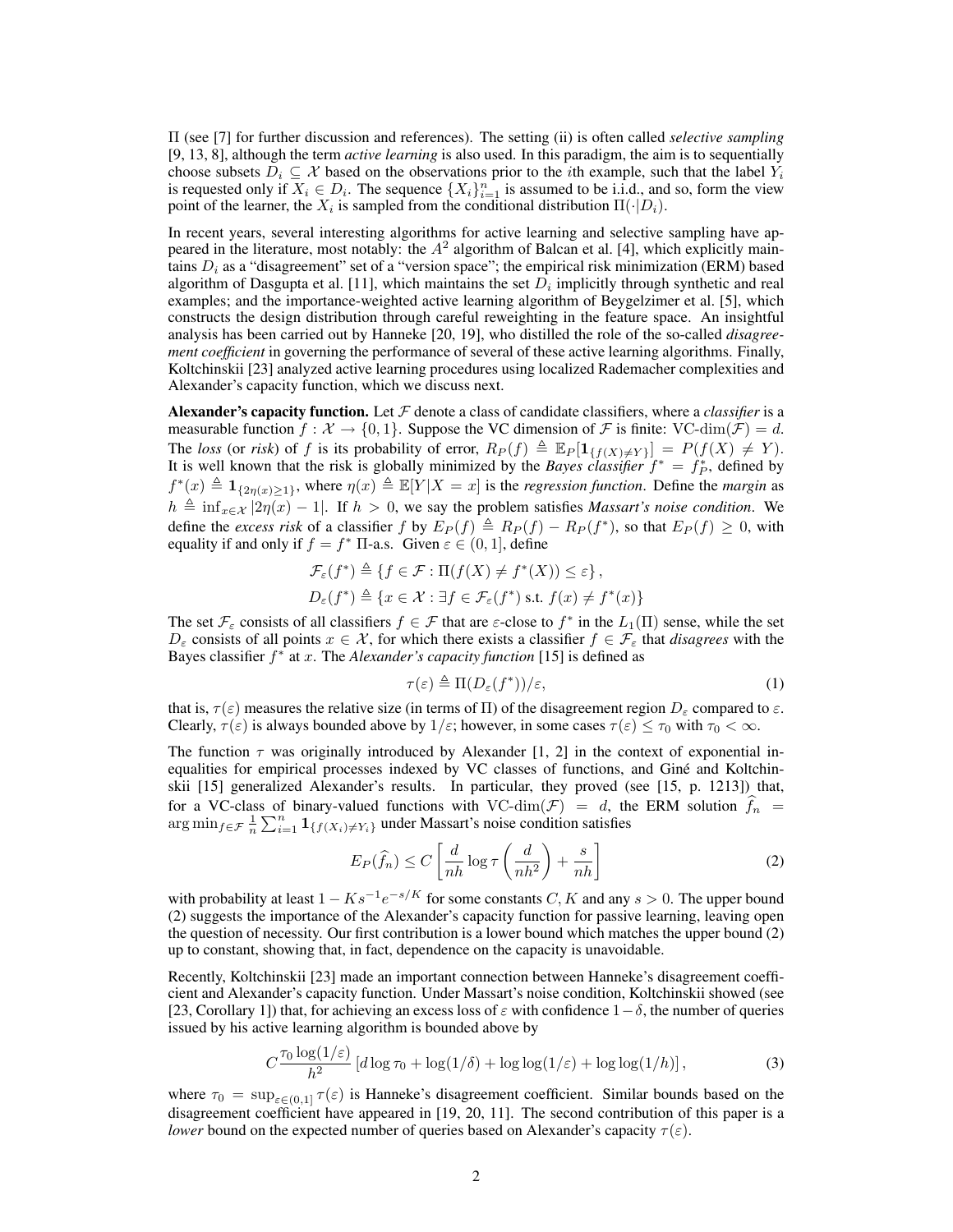Comparison to known lower bounds. For passive learning, Massart and Nédélec [24] proved two lower bounds which, in fact, correspond to  $\tau(\varepsilon) = 1/\varepsilon$  and  $\tau(\varepsilon) = \tau_0$ , the two endpoints on the complexity scale for the capacity function. Without the capacity function at hand, the authors emphasize that "rich" VC classes yield a larger lower bound. Our Theorem 1 below gives a unified construction for all possible complexities  $\tau(\varepsilon)$ .

In the PAC framework, the lower bound  $\Omega(d/\varepsilon + (1/\varepsilon) \log(1/\delta))$  goes back to [12]. It follows from our results that in the noisy version of the problem ( $h \neq 1$ ), the lower bound is in fact  $\Omega((d/\varepsilon)\log(1/\varepsilon) + (1/\varepsilon)\log(1/\delta))$  for classes with  $\tau(\varepsilon) = \Omega(1/\varepsilon)$ .

For active learning, Castro and Nowak [7] derived lower bounds, but without the disagreement coefficient and under a Tsybakov-type noise condition. This setting is out of the scope of this paper. Hanneke [19] proved a lower bound on the number of label requests specifically for the  $A^2$  algorithm in terms of the disagreement coefficient. In contrast, lower bounds of Theorem 2 are valid for *any* algorithm and are in terms of Alexander's capacity function. Finally, a result by Kääriäinen [22] (strengthened by [5]) gives a lower bound of  $\Omega(\nu^2/\varepsilon^2)$  where  $\nu = \inf_{f \in \mathcal{F}} E_P(f)$ . A closer look at the construction of the lower bound reveals that it is achieved by considering a specific margin  $h = \varepsilon/\nu$ . Such an analysis is somewhat unsatisfying, as we would like to keep h as a free parameter, not necessarily coupled with the desired accuracy  $\varepsilon$ . This point of view is put forth by Massart and Nédélec [24, p. 2329], who argue for a *non-asymptotic* analysis where all the parameters of the problem are made explicit. We also feel that this gives a better understanding of the problem.

### 2 Setup and main results

We suppose that the instance space X is a countably infinite set. Also,  $log(\cdot) \equiv log_e(\cdot)$  throughout.

**Definition 1.** Given a VC function class  $\mathcal F$  and a margin parameter  $h \in [0,1]$ , let  $\mathfrak C(\mathcal F,h)$  denote *the class of all conditional probability distributions*  $P_{Y|X}$  *of*  $Y \in \{0,1\}$  *given*  $X \in \mathcal{X}$ *, such that: (a) the Bayes classifier* f <sup>∗</sup> ∈ F*, and (b) the corresponding regression function satisfies the Massart condition with margin*  $h > 0$ *.* 

Let  $\mathcal{P}(\mathcal{X})$  denote the space of all probability measures on X. We now introduce Alexander's capacity function (1) into the picture. Whenever we need to specify explicitly the dependence of  $\tau(\varepsilon)$ on  $f^*$  and  $\Pi$ , we will write  $\tau(\varepsilon; f^*, \Pi)$ . We also denote by  $\tilde{T}$  the set of all *admissible* capacity functions  $\tau : (0,1] \to \mathbb{R}^+$ , i.e.,  $\tau \in \mathcal{T}$  if and only if there exist some  $f^* \in \mathcal{F}$  and  $\Pi \in \mathcal{P}(\mathcal{X})$ , such that  $\tau(\varepsilon) = \tau(\varepsilon; f^*, \Pi)$  for all  $\varepsilon \in (0, 1]$ . Without loss of generality, we assume  $\tau(\varepsilon) \geq 2$ .

**Definition 2.** *Given some*  $\Pi \in \mathcal{P}(\mathcal{X})$  *and a pair*  $(\mathcal{F}, h)$  *as in Def. 1, we let*  $\mathfrak{P}(\Pi, \mathcal{F}, h)$  *denote the set of all joint distributions of*  $(X, Y) \in \mathcal{X} \times \{0, 1\}$  *of the form*  $\Pi \otimes P_{Y|X}$ *, such that*  $P_{Y|X} \in \mathfrak{C}(\mathcal{F}, h)$ *. Moreover, given an admissible function*  $\tau \in \mathcal{T}$  *and some*  $\varepsilon \in (0,1]$ *, we let*  $\mathfrak{P}(\Pi,\mathcal{F},h,\tau,\varepsilon)$  *denote the subset of*  $\mathfrak{P}(\Pi, \mathcal{F}, h)$ *, such that*  $\tau(\varepsilon; f^*, \Pi) = \tau(\varepsilon)$ *.* 

Finally, we specify the type of learning schemes we will be dealing with.

Definition 3. *An* n*-step learning scheme* S *consists of the following objects:* n *conditional probability distributions*  $\Pi_{X_t|X^{t-1},Y^{t-1}}^{(t)}$ ,  $t = 1, ..., n$ , and a mapping  $\psi: \mathcal{X}^n \times \{0,1\}^n \to \mathcal{F}$ .

This definition covers the passive case if we let

$$
\Pi_{X_t|X^{t-1},Y^{t-1}}^{(t)}(\cdot|x^{t-1},y^{t-1}) = \Pi(\cdot), \qquad \forall (x^{t-1},y^{t-1}) \in \mathcal{X}^{t-1} \times \{0,1\}^{t-1}
$$

as well as the active case, in which  $\Pi_{X_t|X^{t-1},Y^{t-1}}^{(t)}$  is the user-controlled design distribution for the feature at time  $t$  given all currently available information. The learning process takes place sequentially as follows: At each time step  $t = 1, \ldots, n$ , a random feature  $X_t$  is drawn according to  $\Pi_{X^{t-1},Y^{t-1}}^{(t)}(\cdot|X^{t-1},Y^{t-1})$ , and then a label  $Y_t$  is drawn given  $X_t$ . After the *n* samples  $\{(X_t, Y_t)\}_{t=1}^n$  are collected, the learner computes the candidate classifier  $\hat{f}_n = \psi(X^n, Y^n)$ .

To quantify the performance of such a scheme, we need the concept of an *induced measure*, which generalizes the set-up of [14]. Specifically, given some  $P = \Pi \otimes P_{Y|X} \in \mathfrak{P}(\Pi, \mathcal{F}, h)$ , define the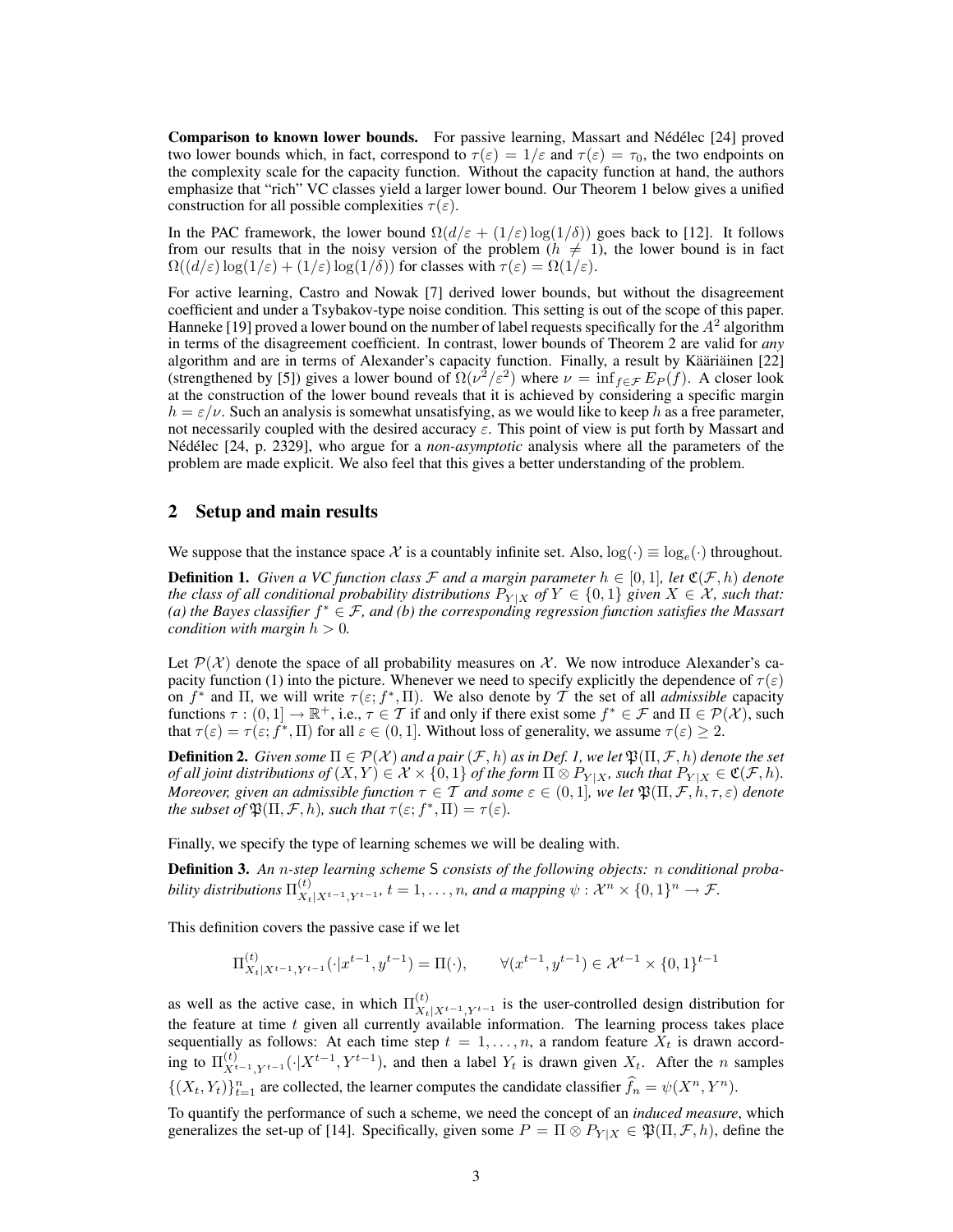following probability measure on  $\mathcal{X}^n \times \{0,1\}^n$ :

$$
\mathbb{P}^{\sf S}(x^n,y^n)=\prod_{t=1}^n P_{Y|X}(y_t|x_t)\Pi_{X_t|X^{t-1},Y^{t-1}}^{(t)}(x_t|x^{t-1},y^{t-1}).
$$

**Definition 4.** Let Q be a subset of  $\mathfrak{P}(\Pi, \mathcal{F}, h)$ . Given an accuracy parameter  $\varepsilon \in (0,1)$  and a *confidence parameter*  $\delta \in (0, 1)$ *, an n-step learning scheme* S *is said to*  $(\epsilon, \delta)$ -learn  $\mathcal Q$  *if* 

$$
\sup_{P \in \mathcal{Q}} \mathbb{P}^{\mathsf{S}}\left(E_{P}(\hat{f}_{n}) \geq \varepsilon h\right) \leq \delta. \tag{4}
$$

**Remark 1.** Leaving the precision as  $\varepsilon h$  makes the exposition a bit cleaner in light of the fact that, under Massart's noise condition with margin  $h$ ,  $E_P(f) \ge h ||f - f_P^*||_{L_1(\Pi)} = h \overline{\Pi}(f(X) \ne f_P^*(X))$  $(cf. Massart and Nédélec [24, p. 2352]).$ 

With these preliminaries out of the way, we can state the main results of this paper:

**Theorem 1** (Lower bounds for passive learning). *Given any*  $\tau \in \mathcal{T}$ , *any sufficiently large*  $d \in \mathbb{N}$  *and*  $a_n y \in \mathcal{F}$  (0, 1)*, there exist a probability measure*  $\Pi \in \mathcal{P}(\mathcal{X})$  *and a VC class*  $\mathcal F$  *with* VC-dim( $\mathcal F$ ) = d *with the following properties:*

*(1) Fix any*  $K > 1$  *and*  $\delta \in (0, 1/2)$ *. If there exists an n-step passive learning scheme that*  $(\epsilon/2, \delta)$ *learns*  $\mathfrak{P}(\Pi, \mathcal{F}, h, \tau, \varepsilon)$  *for some*  $h \in (0, 1 - K^{-1}]$ *, then* 

$$
n = \Omega \left( \frac{(1 - \delta)d \log \tau(\varepsilon)}{K \varepsilon h^2} + \frac{\log \frac{1}{\delta}}{K \varepsilon h^2} \right).
$$
 (5)

*(2) If there exists an n-step passive learning scheme that*  $(\varepsilon/2, \delta)$ *-learns*  $\mathfrak{P}(\Pi, \mathcal{F}, 1, \tau, \varepsilon)$ *, then* 

$$
n = \Omega\left(\frac{(1-\delta)d}{\varepsilon}\right). \tag{6}
$$

**Theorem 2** (Lower bounds for active learning). *Given any*  $\tau \in \mathcal{T}$ , any sufficiently large  $d \in \mathbb{N}$  and  $an\chi \in (0, 1]$ , there exist a probability measure  $\Pi \in \mathcal{P}(\mathcal{X})$  and a VC class  $\mathcal F$  with VC-dim( $\mathcal F) = d$ *with the following property: Fix any*  $K > 1$  *and any*  $\delta \in (0, 1/2)$ *. If there exists an n-step active learning scheme that*  $(\varepsilon/2, \delta)$ -learns  $\mathfrak{P}(\Pi, \mathcal{F}, h, \tau, \varepsilon)$  for some  $h \in (0, 1 - K^{-1}]$ , then

$$
n = \Omega \left( \frac{(1 - \delta)d \log \tau(\varepsilon)}{Kh^2} + \frac{\tau(\varepsilon) \log \frac{1}{\delta}}{Kh^2} \right). \tag{7}
$$

Remark 2. The lower bound in (6) is well-known and goes back to [12]. We mention it because it naturally arises from our construction. In fact, there is a smooth transition between (5) and (6), with the extra log  $\tau(\varepsilon)$  factor disappearing as h approaches 1. As for the active learning lower bound, we conjecture that  $d \log \tau(\varepsilon)$  is, in fact, optimal, and the extra factor of  $\tau_0$  in  $d\tau_0 \log \tau_0 \log(1/\varepsilon)$  in (3) arises from the use of a passive learning algorithm as a black box.

The remainder of the paper is organized as follows: Section 3 describes the required informationtheoretic tools, which are then used in Section 4 to prove Theorems 1 and 2. The proofs of a number of technical lemmas can be found in the Supplementary Material.

### 3 Information-theoretic framework

Let  $\mathbb P$  and  $\mathbb Q$  be two probability distributions on a common measurable space W. Given a convex function  $\phi : [0, \infty) \to \mathbb{R}$  such that  $\phi(1) = 0$ , the  $\phi$ -divergence<sup>2</sup> between  $\mathbb{P}$  and  $\mathbb{Q}$  [3, 10] is given by

$$
D_{\phi}(\mathbb{P} \| \mathbb{Q}) \triangleq \int_{\mathcal{W}} \frac{\mathrm{d}\mathbb{Q}}{\mathrm{d}\mu} \phi \left( \frac{\mathrm{d}\mathbb{P}/\mathrm{d}\mu}{\mathrm{d}\mathbb{Q}/\mathrm{d}\mu} \right) \mathrm{d}\mu, \tag{8}
$$

where  $\mu$  is an arbitrary  $\sigma$ -finite measure that dominates both  $\mathbb P$  and  $\mathbb Q$ .<sup>3</sup> For the special case of  $W = \{0, 1\}$ , when  $\mathbb P$  and  $\mathbb Q$  are the distributions of a Bernoulli(p) and a Bernoulli(q) random

<sup>&</sup>lt;sup>2</sup>We deviate from the standard term "f-divergence" since f is already reserved for a generic classifier.

<sup>&</sup>lt;sup>3</sup> For instance, one can always take  $\mu = \mathbb{P} + \mathbb{Q}$ . It it easy to show that the value of  $D_{\phi}(\mathbb{P} \| \mathbb{Q})$  in (8) does not depend on the choice of the dominating measure.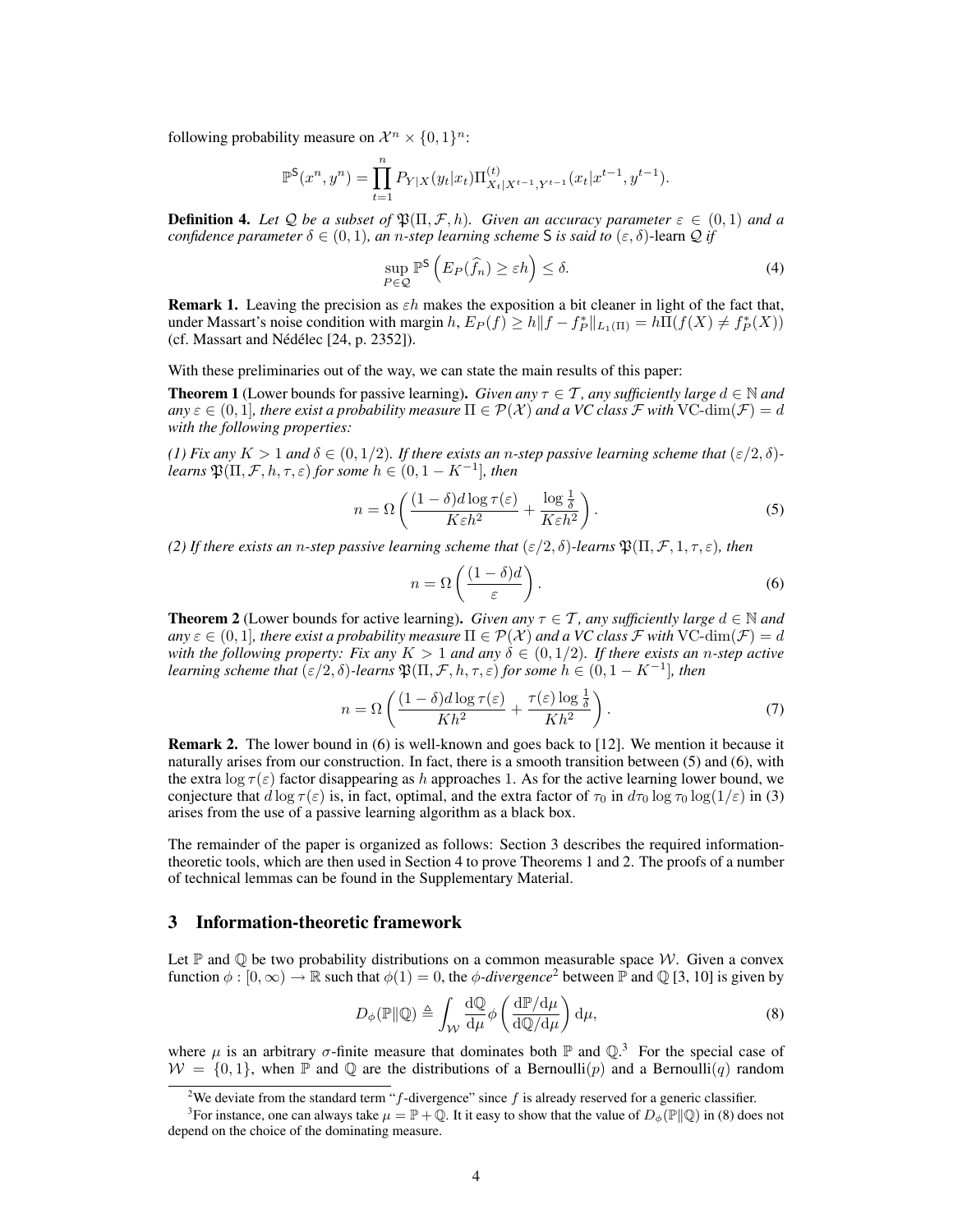variable, we will denote their  $\phi$ -divergence by

$$
d_{\phi}(p||q) = q \cdot \phi\left(\frac{p}{q}\right) + (1-q) \cdot \phi\left(\frac{1-p}{1-q}\right). \tag{9}
$$

Two particular choices of  $\phi$  are of interest:  $\phi(u) = u \log u$ , which gives the ordinary Kullback– Leibler (KL) divergence  $D(\mathbb{P} \| \mathbb{Q})$ , and  $\phi(u) = -\log u$ , which gives the *reverse* KL divergence  $D(\mathbb{Q} \Vert \mathbb{P})$ , which we will denote by  $D_{\text{re}}(\mathbb{P} \Vert \mathbb{Q})$ . We will write  $d(\cdot \Vert \cdot)$  for the binary KL divergence.

Our approach makes fundamental use of the *data processing inequality* that holds for any φdivergence [10]: if  $\mathbb P$  and  $\mathbb Q$  are two possible probability distributions for a random variable  $W \in \mathcal W$ and if  $P_{Z|W}$  is a conditional probability distribution of some other random variable Z given W, then

$$
D_{\phi}(\mathbb{P}_Z \| \mathbb{Q}_Z) \le D_{\phi}(\mathbb{P} \| \mathbb{Q}),\tag{10}
$$

where  $\mathbb{P}_Z$  (resp.,  $\mathbb{Q}_Z$ ) is the marginal distribution of Z when W has distribution  $\mathbb{P}$  (resp.,  $\mathbb{Q}$ ).

Consider now an arbitrary *n*-step learning scheme S. Let us fix a finite set  $\{f_1, \ldots, f_N\} \subset \mathcal{F}$  and assume that to each  $m \in [N]$  we can associate a probability measure  $P^m = \Pi \otimes P^m_{Y|X} \in \mathfrak{P}(\Pi, \mathcal{F}, h)$ with the Bayes classifier  $f_{P_m}^* = f_m$ . For each  $m \in [N]$ , let us define the induced measure

$$
\mathbb{P}^{S,m}(x^n, y^n) \triangleq \prod_{t=1}^n P_{Y|X}^m(y_t|x_t) \Pi_{X_t|X^{t-1}, Y^{t-1}}^{(t)}(x_t|x^{t-1}, y^{t-1}). \tag{11}
$$

Moreover, given any probability distribution  $\pi$  over  $[N]$ , let  $\mathbb{P}^{\mathsf{S},\pi}(m,x^n,y^n) \triangleq \pi(m)\mathbb{P}^{\mathsf{S},m}(x^n,y^n)$ . In other words,  $\mathbb{P}^{5,\pi}$  is the joint distribution of  $(M, X^n, Y^n) \in [N] \times \mathbb{X}^n \times \{0,1\}^n$ , under which  $M \sim \pi$  and  $\mathbb{P}(X^n, Y^n | M = m) = \mathbb{P}^{\mathsf{S},m}(X^n, \hat{Y}^n).$ 

The first ingredient in our approach is standard [27, 14, 24]. Let  $\{f_1, \ldots, f_N\}$  be an arbitrary  $2\varepsilon$ packing subset of F (that is,  $||f_i - f_j||_{L_1(\Pi)} > 2\varepsilon$  for all  $i \neq j$ ). Suppose that S satisfies (4) on some Q that contains  $\{P^1, \ldots, P^N\}$ . Now consider

$$
\widehat{M} \equiv \widehat{M}(X^n, Y^n) \triangleq \underset{1 \le m \le N}{\arg \min} \|\widehat{f}_n - f_m\|_{L_1(\Pi)}.
$$
\n(12)

Then the following lemma is easily proved using triangle inequality:

**Lemma 1.** With the above definitions,  $\mathbb{P}^{S,\pi}(\widehat{M} \neq M) \leq \delta$ .

The second ingredient of our approach is an application of the data processing inequality (10) with a judicious choice of  $\phi$ . Let  $W \triangleq (M, X^n, Y^n)$ , let M be uniformly distributed over  $[N], \pi(m) = \frac{1}{N}$ for all  $m \in [N]$ , and let  $\mathbb P$  be the induced measure  $\mathbb P^{S,\pi}$ . Then we have the following lemma (see also [17, 16]):

Lemma 2. *Consider any probability measure* Q *for* W*, under which* M *is distributed according to*  $\pi$  *and independent of*  $(X^n, Y^n)$ *. Let the divergence-generating function*  $\phi$  *be such that the mapping*  $p \mapsto d_{\phi}(p||q)$  is nondecreasing on the interval [q, 1]. Then, assuming that  $\delta \leq 1 - \frac{1}{N}$ ,

$$
D_{\phi}(\mathbb{P} \| \mathbb{Q}) \ge \frac{1}{N} \cdot \phi \left( N(1 - \delta) \right) + \left( 1 - \frac{1}{N} \right) \cdot \phi \left( \frac{N \delta}{N - 1} \right). \tag{13}
$$

*Proof.* Define the indicator random variable  $Z = \mathbf{1}_{\{\widehat{M}=M\}}$ . Then  $\mathbb{P}(Z = 1) \ge 1 - \delta$  by Lemma 1. On the other hand, since Q can be factored as  $\mathbb{Q}(m, x^n, y^n) = \frac{1}{N} \mathbb{Q}_{X^n, Y^n}(x^n, y^n)$ , we have

$$
\mathbb{Q}(Z=1) = \sum_{m=1}^{N} \mathbb{Q}(M=m, \widehat{M}=m) = \frac{1}{N} \sum_{m=1}^{N} \sum_{x^n, y^n} \mathbb{Q}_{X^n, Y^n}(x^n, y^n) \mathbf{1}_{\{\widehat{M}(x^n, y^n)=m\}} = \frac{1}{N}.
$$

Therefore,

$$
D_{\phi}(\mathbb{P} \Vert \mathbb{Q}) \ge D_{\phi}(\mathbb{P}_Z \Vert \mathbb{Q}_Z) = d_{\phi}(\mathbb{P}(Z=1) \Vert \mathbb{Q}(Z=1)) \ge d_{\phi}(1 - \delta \Vert 1/N),
$$

where the first step is by the data processing inequality (10), the second is due to the fact that  $Z$  is binary, and the third is by the assumed monotonicity property of  $\phi$ . Using (9), we arrive at (13).  $\Box$ 

Next, we need to choose the divergence-generating function  $\phi$  and the auxiliary distribution  $\mathbb{Q}$ .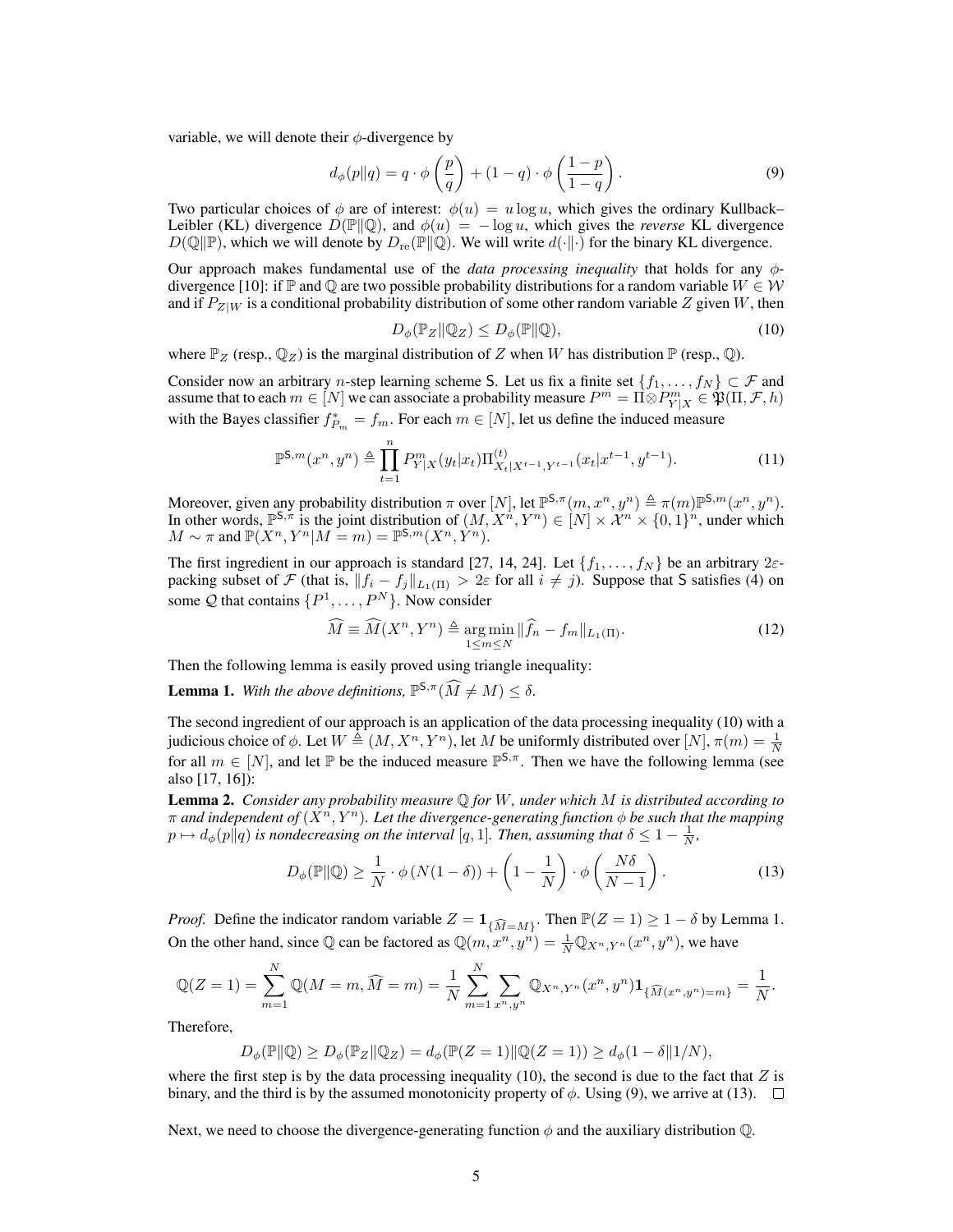**Choice of**  $\phi$ **.** Inspection of the right-hand side of (13) suggests that the usual  $\Omega(\log N)$  lower bounds [14, 27, 24] can be obtained if  $\phi(u)$  behaves like u log u for large u. On the other hand, if  $\phi(u)$  behaves like  $-\log u$  for small u, then the lower bounds will be of the form  $\Omega\left(\log\frac{1}{\delta}\right)$ . These observations naturally lead to the respective choices  $\phi(u) = u \log u$  and  $\phi(u) = - \log u$ , corresponding to the KL divergence  $D(\mathbb{P} \| \mathbb{Q})$  and the reverse KL divergence  $D_{\text{re}}(\mathbb{P} \| \mathbb{Q}) = D(\mathbb{Q} \| \mathbb{P})$ .

**Choice of Q.** One obvious choice of Q satisfying the conditions of the lemma is the product of the marginals  $\mathbb{P}_M \equiv \pi$  and  $\mathbb{P}_{X^n, Y^n} \equiv N^{-1} \sum_{m=1}^N \mathbb{P}^{S,m}$ :  $\mathbb{Q} = \mathbb{P}_M \otimes \mathbb{P}_{X^n, Y^n}$ . With this  $\mathbb{Q}$  and  $\phi(u) = u \log u$ , the left-hand side of (13) is given by

$$
D(\mathbb{P} \| \mathbb{Q}) = D(\mathbb{P}_{M, X^n, Y^n} \| \mathbb{P}_M \otimes \mathbb{P}_{X^n, Y^n}) = I(M; X^n, Y^n),
$$
\n(14)

where  $I(M; X^n, Y^n)$  is the mutual information between M and  $(X^n, Y^n)$  with joint distribution  $\mathbb{P}$ . On the other hand, it is not hard to show that the right-hand side of (13) can be lower-bounded by  $(1 - \delta) \log N - \log 2$ . Combining with (14), we get

$$
I(M; X^n, Y^n) \ge (1 - \delta) \log N - \log 2,
$$

which is (a commonly used variant of) the well-known Fano's inequality [14, Lemma 4.1], [18, p. 1250], [27, p. 1571]. The same steps, but with  $\phi(u) = -\log u$ , lead to the bound

$$
L(M; X^n, Y^n) \ge \left(1 - \frac{1}{N}\right) \log \frac{1}{\delta} - \log 2 \ge \frac{1}{2} \log \frac{1}{\delta} - \log 2,
$$

where  $L(M; X^n, Y^n) \triangleq D_{\text{re}}(\mathbb{P}_{M,X^n,Y^n} \| \mathbb{P}_M \otimes \mathbb{P}_{X^n,Y^n})$  is the so-called *lautum information* between M and  $(X^n, Y^n)$  [26], and the second inequality holds whenever  $N \geq 2$ .

However, it is often more convenient to choose Q as follows. Fix an arbitrary conditional distribution  $Q_{Y|X}$  of  $Y \in \{0,1\}$  given  $X \in \mathcal{X}$ . Given a learning scheme S, define the probability measure

$$
\mathbb{Q}^{\mathsf{S}}(x^n, y^n) \triangleq \prod_{t=1}^n Q_{Y|X}(y_t|x_t) \Pi_{X_t|X^{t-1}, Y^{t-1}}^{(t)}(x_t|x^{t-1}, y^{t-1}) \tag{15}
$$

and let  $\mathbb{Q}(m, x^n, y^n) = \frac{1}{N} \mathbb{Q}^{\mathsf{S}}(x^n, y^n)$  for all  $m \in [N]$ .

**Lemma 3.** For each  $x^n \in \mathcal{X}^n$  and  $y \in \mathcal{X}$ , let  $N(y|x^n) \triangleq |\{1 \le t \le n : x_t = y\}|$ . Then

$$
D(\mathbb{P} \| \mathbb{Q}) = \frac{1}{N} \sum_{m=1}^{N} \sum_{x \in \mathcal{X}} D(P_{Y|X}^{m}(\cdot | x) \| Q_{Y|X}(\cdot | x)) \mathbb{E}_{\mathbb{P}^{S,m}} \left[ N(x|X^{n}) \right];
$$
 (16)

$$
D_{\rm re}(\mathbb{P} \| \mathbb{Q}) = \frac{1}{N} \sum_{m=1}^{N} \sum_{x \in \mathcal{X}} D_{\rm re}(P_{Y|X}^{m}(\cdot|x) \| Q_{Y|X}(\cdot|x)) \mathbb{E}_{\mathbb{Q}} \left[ N(x|X^{n}) \right]. \tag{17}
$$

*Moreover, if the scheme* S *is passive, then Eq.* (17) *becomes*

$$
D_{\rm re}(\mathbb{P} \| \mathbb{Q}) = n \cdot \mathbb{E}_X \mathbb{E}_M \left[ D_{\rm re}(P_{Y|X}^M(\cdot|X) \| Q_{Y|X}(\cdot|X)) \right],\tag{18}
$$

*and the same holds for*  $D_{\text{re}}$  *replaced by*  $D$ *.* 

# 4 Proofs of Theorems 1 and 2

**Combinatorial preliminaries.** Given  $k \in \mathbb{N}$ , onsider the k-dimensional Boolean cube  $\{0, 1\}^k =$  $\{\beta = (\beta_1,\ldots,\hat{\beta_k}) : \beta_i \in \{0,1\}, i \in [k]\}.$  For any two  $\beta, \beta' \in \{0,1\}^k$ , define their Hamming distance  $d_H(\beta, \beta') \triangleq \sum_{i=1}^k \mathbf{1}_{\{\beta_i \neq \beta'_i\}}$ . The Hamming weight of any  $\beta \in \{0, 1\}^k$  is the number of its nonzero coordinates. For  $k > d$ , let  $\{0,1\}^k_d$  denote the subset of  $\{0,1\}^k$  consisting of all binary strings with Hamming weight d. We are interested in large separated and well-balanced subsets of  $\{0, 1\}^k_d$ . To that end, we will use the following lemma:

Lemma 4. *Suppose that* d *is even and* k > 2d*. Then, for* d *sufficiently large, there exists a set*  $\mathcal{M}_{k,d}\subset\{0,1\}^k_d$  with the following properties: (i)  $\log|\mathcal{M}_{k,d}|\geq \frac{d}{4}\log\frac{k}{6d}$ ; (ii)  $d_H(\beta,\beta')>d$  for *any two distinct*  $\beta, \beta' \in \mathcal{M}_{k,d}^{(2)}$  *; (iii) for any*  $j \in [k]$ *,* 

$$
\frac{d}{2k} \le \frac{1}{|\mathcal{M}_{k,d}|} \sum_{\beta \in \mathcal{M}_{k,d}} \beta_j \le \frac{3d}{2k} \tag{19}
$$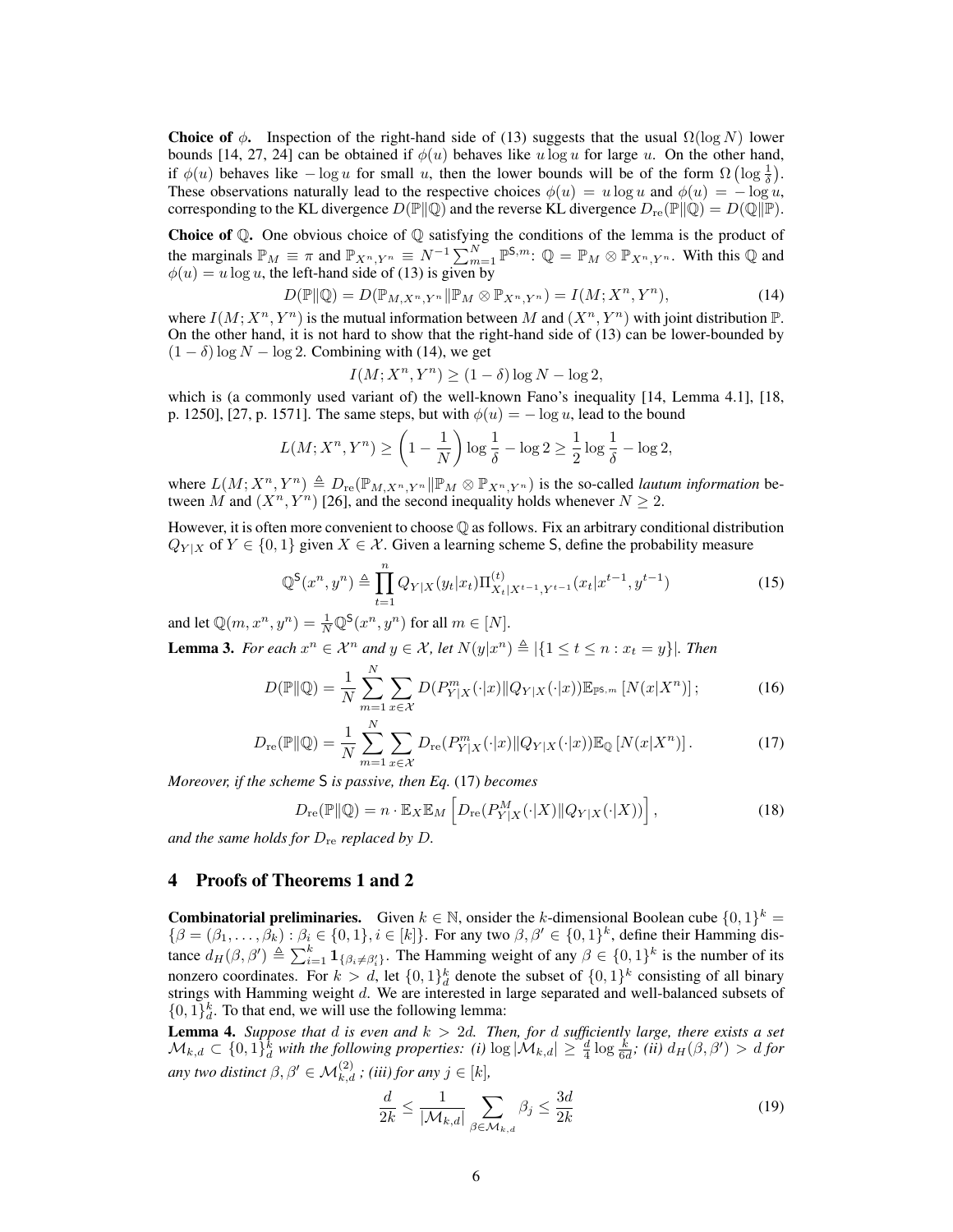**Proof of Theorem 1.** Without loss of generality, we take  $\mathcal{X} = \mathbb{N}$ . Let  $k = d\tau(\varepsilon)$  (we increase  $\varepsilon$  if necessary to ensure that  $k \in \mathbb{N}$ , and consider the probability measure  $\Pi$  that puts mass  $\varepsilon/d$  on each  $x = 1$  through  $x = k$  and the remaining mass  $1 - \varepsilon \tau(\varepsilon)$  on  $x = k + 1$ . (Recall that  $\tau(\varepsilon) \leq 1/\varepsilon$ .)

Let F be the class of indicator functions of all subsets of X with cardinality d. Then VC-dim( $\mathcal{F}$ ) = d. We will focus on a particular subclass  $\mathcal{F}'$  of  $\mathcal{F}$ . For each  $\beta \in \{0,1\}^k_d$ , define  $f_\beta: \mathcal{X} \to \{0,1\}$ by  $f_\beta(x) = \beta_x$  if  $x \in [k]$  and 0 otherwise, and take  $\mathcal{F}' = \{f_\beta : \beta \in \{0,1\}^k_d\}$ . For  $p \in [0,1]$ , let  $\nu_p$ denote the probability distribution of a Bernoulli $(p)$  random variable. Now, to each  $f_\beta \in \mathcal{F}'$  let us associate the following conditional probability measure  $P_Y^{\beta}$  $Y|X$ :

$$
P_{Y|X}^{\beta}(y|x) = \left[\nu_{(1+h)/2}(y)\beta_x + \nu_{(1-h)/2}(y)(1-\beta_x)\right] \mathbf{1}_{\{x \in [k]\}} + \mathbf{1}_{\{y=0\}} \mathbf{1}_{\{x \notin [k]\}}
$$

It is easy to see that each  $P_{V}^{\beta}$  $Y|X \to Y|X$  belongs to  $\mathfrak{C}(\mathcal{F}, h)$ . Moreover, for any two  $f_{\beta}, f_{\beta'} \in \mathcal{F}$  we have

$$
||f_{\beta}-f_{\beta'}||_{L_1(\Pi)}=\Pi(f_{\beta}(X)\neq f_{\beta'}(X))=\frac{\varepsilon}{d}\sum_{i=1}^k\mathbf{1}_{\{\beta_i\neq\beta'_i\}}\equiv\frac{\varepsilon}{d}d_H(\beta,\beta').
$$

Hence, for each choice of  $f^* = f_{\beta^*} \in \mathcal{F}$  we have  $\mathcal{F}_{\varepsilon}(f_{\beta^*}) = \{f_{\beta} : d_H(\beta, \beta^*) \leq d\}$ . This implies that  $D_{\varepsilon}(f_{\beta^*}) = [k]$ , and therefore  $\tau(\varepsilon; f_{\beta^*}, \Pi) = \Pi([k]) / \varepsilon = \tau(\varepsilon)$ . We have thus established that, for each  $\beta \in \{0,1\}^k_d$ , the probability measure  $P^{\beta} = \Pi \otimes P^{\beta}_Y$  $Y|X \to Y|X$  is an element of  $\mathfrak{P}(\Pi, \mathcal{F}, h, \tau, \varepsilon)$ . Finally, let  $\mathcal{M}_{k,d} \subset \{0,1\}^k_d$  be the set described in Lemma 4, and let  $\mathcal{G} \triangleq \{f_\beta : \beta \in \mathcal{M}_{k,d}\}$ . Then for any two distinct  $\beta, \beta' \in M_{k,d}$  we have  $||f_\beta - f_{\beta'}||_{L_1(\Pi)} = \frac{\varepsilon}{d} d_H(\beta, \beta') > \varepsilon$ . Hence,  $\mathcal G$  is a  $\varepsilon$ -packing of  $\mathcal{F}'$  in the  $L_1(\Pi)$ -norm.

Now we are in a position to apply the lemmas of Section 3. Let  $\{\beta^{(1)}, \dots, \beta^{(N)}\}, N = |\mathcal{M}_{k,d}|$ , be a fixed enumeration of the elements of  $\mathcal{M}_{k,d}$ . For each  $m \in [N]$ , let us denote by  $P^m_{Y|X}$  the conditional probability measure  $P_{Y|X}^{\beta^{(m)}}$  $Y|X \n Y|X$ , by  $P^m$  the measure  $\Pi \otimes P_{Y|X}^m$  on  $\mathcal{X} \times \{0,1\}$ , and by  $f_m \in \mathcal{G}$  the corresponding Bayes classifier. Now consider any n-step passive learning scheme that  $(\varepsilon/2, \delta)$ -learns  $\mathfrak{P}(\Pi, \mathcal{F}, h, \tau, \varepsilon)$ , and define the probability measure  $\mathbb{P}$  on  $[N] \times \mathcal{X}^n \times \{0, 1\}^n$  by  $\mathbb{P}(m, x^n, y^n) = \frac{1}{N} \mathbb{P}^{S,m}(x^n, y^n)$ , where  $\mathbb{P}^{S,m}$  is constructed according to (11). In addition, for every  $\gamma \in (0,1)$  define the auxiliary measure  $\mathbb{Q}_{\gamma}$  on  $[N] \times \mathcal{X}^n \times \{0,1\}^n$  by  $\mathbb{Q}_{\gamma}(m, x^n, y^n) =$  $\frac{1}{N}\mathbb{Q}^{\mathsf{S}}_{\gamma}(x^n, y^n)$ , where  $\mathbb{Q}^{\mathsf{S}}_{\gamma}$  is constructed according to (15) with

$$
Q_{Y|X}^{\gamma}(y|x) \triangleq \nu_{\gamma}(y)\mathbf{1}_{\{x\in[k]\}} + \mathbf{1}_{\{y=0\}}\mathbf{1}_{\{x\not\in[k]\}}.
$$

Applying Lemma 2 with  $\phi(u) = u \log u$ , we can write

$$
D(\mathbb{P}||\mathbb{Q}_{\gamma}) \ge (1 - \delta) \log N - \log 2 \ge \frac{(1 - \delta)d}{4} \log \frac{k}{6d} - \log 2 \tag{20}
$$

Next we apply Lemma 3. Defining  $\eta = \frac{1+h}{2}$  and using the easily proved fact that

$$
D(P_{Y|X}^{m}(\cdot|x)||Q_{Y|X}^{\gamma}(\cdot|x)) = [d(\eta||\gamma) - d(1 - \eta||\gamma)]f_m(x) + d(1 - \eta||\gamma)\mathbf{1}_{\{x \in [k]\}},
$$

we get

$$
D(\mathbb{P}||\mathbb{Q}_{\gamma}) = n\varepsilon \left[ d(\eta||\gamma) + (\tau(\varepsilon) - 1)d(1 - \eta||\gamma) \right]. \tag{21}
$$

Therefore, combining Eqs. (20) and (21) and using the fact that  $k = d\tau(\varepsilon)$ , we obtain

$$
n \ge \frac{(1-\delta)d\log\frac{\tau(\varepsilon)}{6} - \log 16}{4\varepsilon \left[ d(\eta||\gamma) + (\tau(\varepsilon) - 1)d(1 - \eta||\gamma) \right]}, \qquad \forall \gamma \in (0, 1)
$$
 (22)

This bound is valid for all  $h \in (0, 1]$ , and the optimal choice of  $\gamma$  for a given h can be calculated in closed form:  $\gamma^*(h) = \frac{1-h}{2} + \frac{h}{\tau(\varepsilon)}$ . We now turn to the reverse KL divergence. First, suppose that  $h \neq 1$ . Lemma 2 gives  $D_{\text{re}}(\mathbb{P} \| \widetilde{\mathbb{Q}}_{1-\eta}) \geq (1/2) \log(1/\delta) - \log 2$ . On the other hand, using the fact that

$$
D_{\rm re}(P_{Y|X}^{m}(\cdot|x)\|Q_{Y|X}^{1-\eta}(\cdot|x)) = d(\eta\|1-\eta)f_m(x)
$$
\n(23)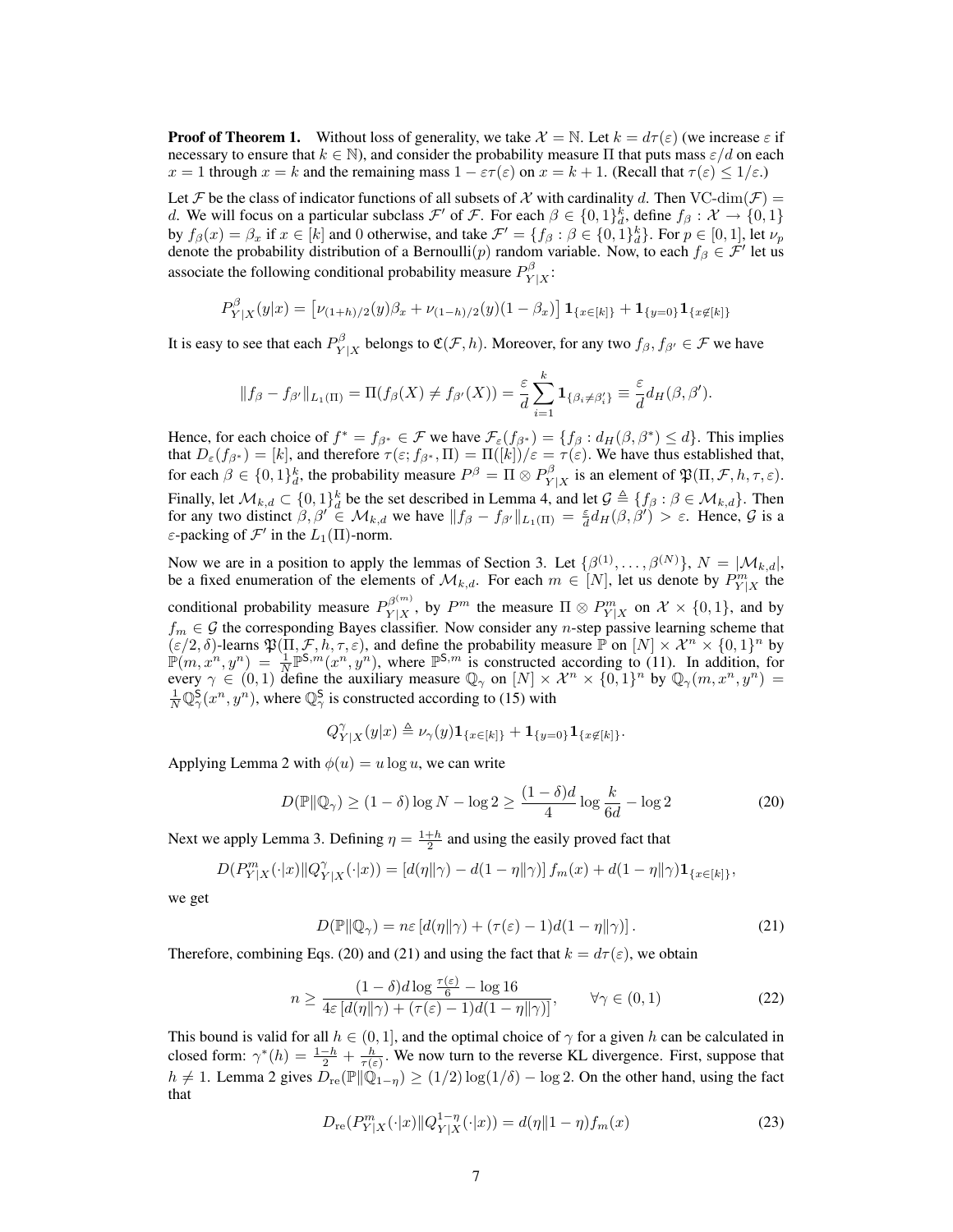and applying Eq. (18), we can write

$$
D_{\rm re}(\mathbb{P}||\mathbb{Q}_{1-\eta}) = n\varepsilon \cdot d(\eta||1-\eta) = n\varepsilon \cdot h \log \frac{1+h}{1-h}.\tag{24}
$$

We conclude that

$$
n \ge \frac{\frac{1}{2}\log\frac{1}{\delta} - \log 2}{\varepsilon h \log\frac{1+h}{1-h}}.\tag{25}
$$

For  $h = 1$ , we get the vacuous bound  $n \geq 0$ .

Now we consider the two cases of Theorem 1.

- (1) For a fixed  $K > 1$ , it follows from the inequality  $\log u \leq u 1$  that  $h \log \frac{1+h}{1-h} \leq Kh^2$  for all  $h \in (0, 1 - K^{-1}]$ . Choosing  $\gamma = \frac{1-h}{2}$  and using Eqs. (22) and (25), we obtain (5).
- (2) For  $h = 1$ , we use (22) with the optimal setting  $\gamma^*(1) = 1/\tau(\varepsilon)$ , which gives (6). The transition between  $h = 1$  and  $h \neq 1$  is smooth and determined by  $\gamma^*(h) = \frac{1-h}{2} + \frac{h}{\tau(\varepsilon)}$ .

**Proof of Theorem 2.** We work with the same construction as in the proof of Theorem 1. First, let  $\mathbb{Q}_{X^n, Y^n} \triangleq \frac{1}{N} \sum_{m=1}^N \mathbb{P}^{S,m}$ . and  $\mathbb{Q} = \pi \otimes \mathbb{Q}_{X^n, Y^n}$ , where  $\pi$  is the uniform distribution on  $[N]$ . Then, by convexity,

$$
D(\mathbb{P} \| \mathbb{Q}) \leq \frac{1}{N^2} \sum_{m,m'=1}^{N} \mathbb{E}_{\mathbb{P}} \left[ \sum_{t=1}^{n} \log \frac{P_{Y|X}^m(Y_t|X_t)}{P_{Y|X}^{m'}(Y_t|X_t)} \right] \leq n \max_{m,m' \in [N]} \max_{x \in [k]} D(P_{Y|X}^m(\cdot|x) \| P_{Y|X}^{m'}(\cdot|x))
$$

which is upper bounded by  $nh \log \frac{1+h}{1-h}$ . Applying Lemma 2 with  $\phi(u) = u \log u$ , we therefore obtain

$$
n \ge \frac{(1-\delta)d\log\frac{k}{6d} - \log 16}{4h\log\frac{1+h}{1-h}}.\tag{26}
$$

Next, consider the auxiliary measure  $\mathbb{Q}_{1-\eta}$  with  $\eta = \frac{1+h}{2}$ . Then

$$
D_{\rm re}(\mathbb{P}||\mathbb{Q}_{1-\eta}) \stackrel{\text{(a)}}{=} \frac{1}{N} \sum_{M=1}^{N} \sum_{x=1}^{k} D_{\rm re}(P_{Y|X}^{m}(\cdot|x) || Q_{Y|X}^{1-\eta}(\cdot|x)) \mathbb{E}_{\mathbb{Q}_{1-\eta}}[N(x|X^{n})]
$$
  
\n
$$
\stackrel{\text{(b)}}{=} \frac{d(\eta||1-\eta)}{N} \sum_{m=1}^{N} \sum_{x=1}^{k} f_m(x) \mathbb{E}_{\mathbb{Q}_{1-\eta}}[N(x|X^{n})]
$$
  
\n
$$
= d(\eta||1-\eta) \sum_{x=1}^{k} \left(\frac{1}{N} \sum_{m=1}^{N} f_m(x)\right) \mathbb{E}_{\mathbb{Q}_{1-\eta}}[N(x|X^{n})]
$$
  
\n
$$
\stackrel{\text{(c)}}{=} d(\eta||1-\eta) \sum_{x=1}^{k} \left(\frac{1}{N} \sum_{m=1}^{N} \beta_{x}^{(m)}\right) \mathbb{E}_{\mathbb{Q}_{1-\eta}}[N(x|X^{n})]
$$
  
\n
$$
\stackrel{\text{(d)}}{\leq} \frac{3}{2\tau(\varepsilon)} h \log \frac{1+h}{1-h} \mathbb{E}_{\mathbb{Q}_{1-\eta}}\left[\sum_{x=1}^{k} N(x|X^{n})\right]
$$
  
\n
$$
\stackrel{\text{(e)}}{=} \frac{3n}{2\tau(\varepsilon)} h \log \frac{1+h}{1-h},
$$

where (a) is by Lemma 3, (b) is by (23), (c) is by definition of  $\{f_m\}$ , (d) is by the balance condition (19) satisfied by  $\mathcal{M}_{k,d}$ , and (e) is by the fact that  $\sum_{x=1}^{k} N(x|X^n) \leq \sum_{x \in \mathcal{X}} N(x|X^n) = n$ . Applying Lemma 2 with  $\phi(u) = -\log u$ , we get

$$
n \ge \frac{\tau(\varepsilon) \left( \log \frac{1}{\delta} - \log 4 \right)}{3h \log \frac{1+h}{1-h}}
$$
\n(27)

Combining (26) and (27) and using the bound  $h \log \frac{1+h}{1-h} \le Kh^2$  for  $h \in (0, 1 - K^{-1}]$ , we get (7).